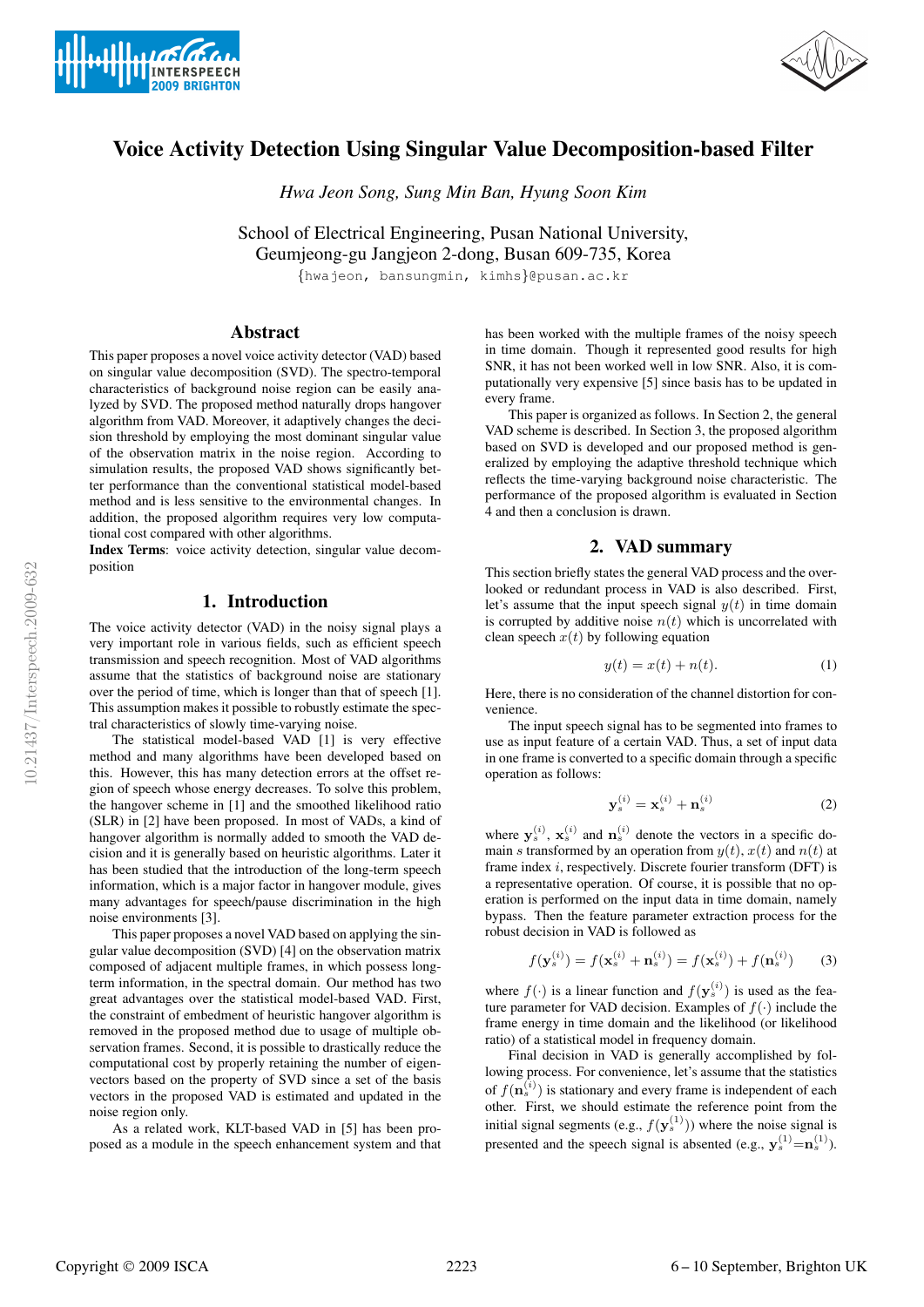Let's this be  $f(\mathbf{n}_s^{init})$ . Second, from a series of  $f(\mathbf{y}_s^{(i)})$  along frame index, the speech/nonspeech decision on every frame is made by following decision rule:

$$
d(f(\mathbf{y}_s^{(i)}), f(\mathbf{n}_s^{init})) \lessgtr T H \tag{4}
$$

where  $d(a, b)$  is a distance (or similarity) between a and b and frame  $i$  is decided as the speech when this measure is larger (smaller when the similarity is used) than the threshold  $(TH)$ . The Euclidian distance between the feature parameter and reference point and the likelihood ratio based on the statistical model of the feature parameters are representatives of  $d(\cdot)$ . However the speech/nonspeech decision on every frame is very sensitive. To solve this problem, a hangover algorithm is usually attached to VAD and then more robust decision is obtained by using the results of adjacent frames. Its main idea is based on the strong correlation among adjacent speech frames. That is, the assumption of independence among frames actually operates as a weak point for the robust decision in VAD.

Most of VADs under a noise environment perform with both temporal and/or spectral information of input signal. This spectro-temporal characteristic of the background noise can be observed well in the spectrogram. Based on this, the correlation among the spectral bins over a certain period of time can be analyzed and this may be utilized as one effective feature parameter for VAD decision. Thus the additional hangover algorithm becomes naturally unnecessary because the correlation factor across multiple frames presents the very smooth trajectory. But the employment of multiple frames causes the computation increase. This paper proposes an efficient VAD algorithm based on the multiple frames with low computational complexity. The detail explanation is following section.

#### 3. SVD-based VAD

### 3.1. Initial configuration by SVD

VAD necessarily requires an initial processing to setup a threshold value for the final decision which is generally estimated from the background noise regions only. To identify this noise characteristic along both frequency and time axes, the spectrogram is very useful. In this case, the operation in (3) for VAD corresponds to DFT. Of course, the mel scaled filter bank output may be taken as an alternative converted data to reduce the dimension of DFT data. For convenience, this converted data is called input feature vector of VAD. First, let  $\mathbf{Y} = [\mathbf{y}^{(1)} \cdots \mathbf{y}^{(i)} \cdots \mathbf{y}^{(T)}]$  be the total input feature vector sequence composed of the T frames, where  $y^{(i)}$  denotes Mdimensional vector defined as  $y^{(i)} = x^{(i)} + n^{(i)}$  in frame i from  $(2)$ . Second, let's assume that the initial K frames are composed of only the background noise and it is defined as

$$
\mathbf{N} = \left[ \mathbf{n}^{(1)} \mathbf{n}^{(2)} \cdots \mathbf{n}^{(K)} \right] \tag{5}
$$

where  $N$  is  $M \times K$  matrix which represents the specro-temporal characteristic of background noise in a specific noise region. That is, the column space basis reflects the correlation during some duration between noise spectral bins along the frequency axis, while the row space basis reflects the correlation between the temporal changes along the time axis in each bin. Thus it is very important to analyze these two correlations simultaneously. Among many analysis tools, SVD can be regarded as a powerful tool for this operation. From this, the observation matrix N is decomposed by SVD as follows:

$$
N = USVT
$$
 (6)

where U and V are  $M \times M$  and  $K \times K$  matrices, respectively. The columns of both  $U$  and  $V$  matrices are orthogonal bases which span the row space and column space of the N matrix, respectively. Actually, U is a set of the eigenvectors of  $NN<sup>T</sup>$ and V is a set of the eigenvectors of  $N^T N$ . On the other hand,  $S$  is  $M \times K$  diagonal matrix whose diagonal entries are known as the singular values of N. Also it is the alternative of eigenvalues corresponding to U and V. These singular values can be thought of as the weights of each basis vectors. In general they are sorted as ascending order of their values. Actually, the singular values correspond to the power density of  $N$  in this case. Therefore, a set of U and V can be regarded as the spectrotemporal basis of background noise underlying both time and frequency simultaneously.

#### 3.2. SVD-based Filter

Since both of  $U$  and  $V$  are invertible, SVD result in equation (6) can be rewritten as

$$
\mathbf{S} = \mathbf{U}^T \mathbf{N} \mathbf{V} \tag{7}
$$

Now, let's briefly describe the motivation of SVD-based VAD based on (7). If another segment in the input vector sequence has statistics and energy level similar to those of N and substitutes for  $N$  in (7), the  $S$  hardly changes. But if the property of an input segment is very different from that of  $N$ , the result is so different from the S. Moreover there is no guarantee that it is the diagonal matrix.

Based on the above explanation, let the relation between factors in (7) be generalized to establish a new SVD-based VAD. Based on  $y^{(i)} = x^{(i)} + n^{(i)}$ , the segment *i* in input sequence is defined as follows:

$$
\mathbf{Y}^{(i)} = \mathbf{X}^{(i)} + \mathbf{N}^{(i)}.\tag{8}
$$

where  $\mathbf{Y}^{(i)} = [\mathbf{y}^{(i)} \cdots \mathbf{y}^{(i+K)}]$  denotes the segment i of the input observation sequence, which is composed of  $K$  adjacent frames. Of course,  $y^{(i)}$  denotes the location of reference frame in  $Y^{(i)}$  and its point is movable backward and forward. Moreover, it is assumed that  $N^{(i)}$  is stationary. That is, it's statistics is the same as N in (5). Under this assumption,  $Y^{(i)}$  is converted by  $U$  and  $V$  matrices in  $(7)$  as follows:

$$
\mathbf{\Sigma}^{(i)} = \mathbf{U}^T \mathbf{Y}^{(i)} \mathbf{V} \tag{9}
$$

$$
= \mathbf{U}^T \mathbf{N}^{(i)} \mathbf{V} + \mathbf{U}^T \mathbf{X}^{(i)} \mathbf{V}
$$
 (10)

$$
= \mathbf{S} + \mathbf{U}^T \mathbf{X}^{(i)} \mathbf{V}
$$
 (11)

$$
\cong \mathbf{S} + diag[\mathbf{U}^T \mathbf{X}^{(i)} \mathbf{V}] \tag{12}
$$

where  $diag(\cdot)$  is to take only diagonal elements of any matrix so it is assumed that  $\Sigma^{(i)}$  is diagonal.

Therefore, as aforementioned, the values of diagonal terms in  $\Sigma^{(i)}$  is determined depending on whether input segment is composed of only background noise or not. If  $\mathbf{X}^{(i)}$  is absented in  $Y^{(i)}$ ,  $\Sigma^{(i)}$  becomes S under the above assumption. If  $X^{(i)}$  is presented in  $Y^{(i)}$ , the values in  $\Sigma^{(i)}$  become larger than those of S. However it is computationally expensive to perform all the matrix operations in  $\mathbf{U}^T \mathbf{Y}^{(i)} \mathbf{V}$ . Actually, the number of multiplications and additions is approximately  $2M(M+K)K$ . Fortunately, both  $U$  and  $V$  are composed of eigenvectors, the dimension reduction can be performed by retaining appropriate number of the eigenvectors, and thereby the computation cost can be drastically decreased. Now, how to determine the number of eigenvectors is described. For this, the ratio of the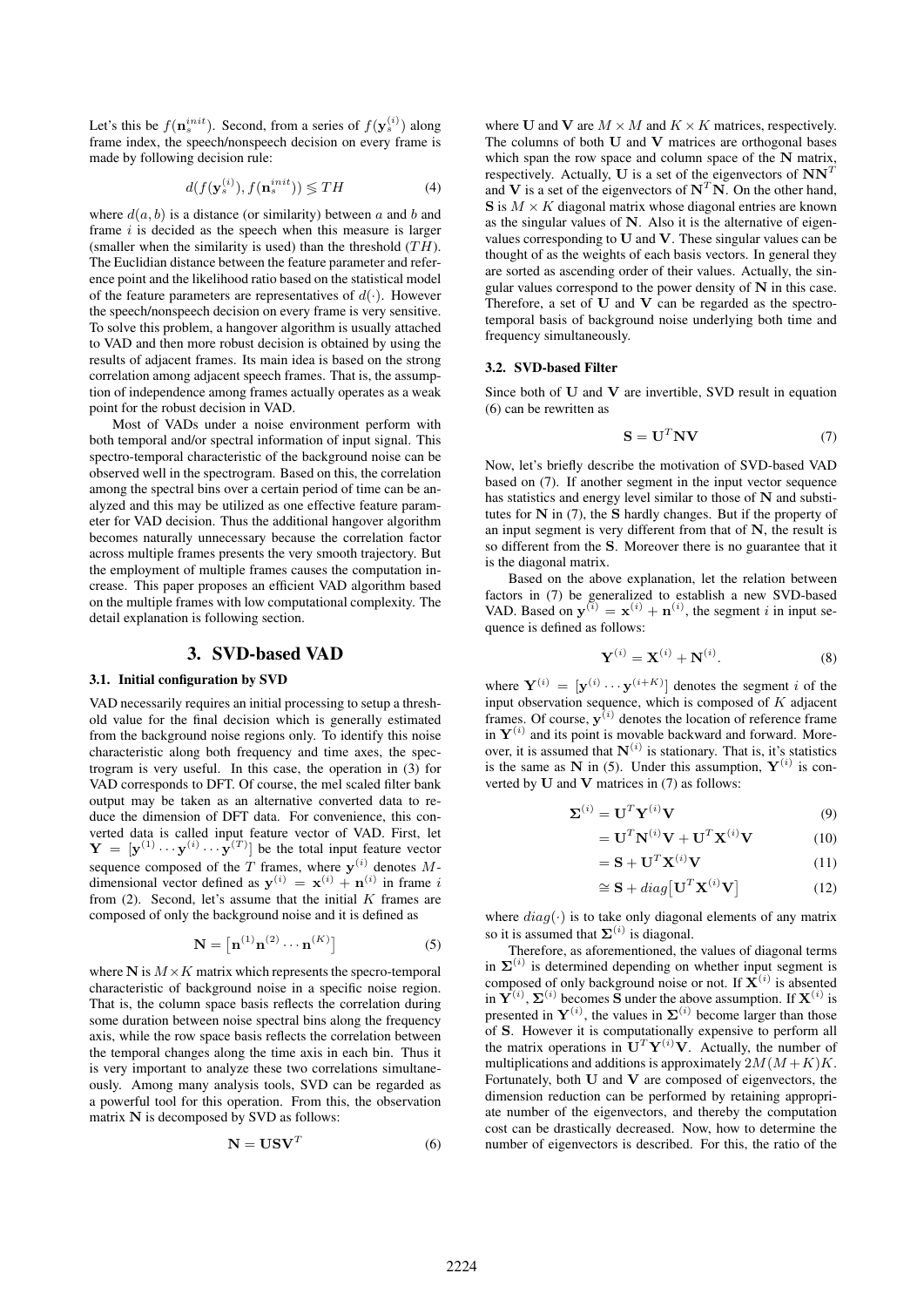individual singular value to the sum of the total singular values is first considered. From (7), the contribution to coverage of population of the initial noise segment is calculated as follows:

$$
SVR_d = \frac{s_d}{\sum_{l=1}^{L} s_l} \tag{13}
$$

where  $s_d$  is the dth diagonal term of S;  $L = min(M, K)$ , namely the minimum value of M and  $K$ ;  $SVR_d$  denotes how much the dth singular value contributes in the total sum of the singular values. In the majority of cases, the first few values can explain almost all population of input segment. Fig. 1 shows a set of  $SVR_1$  in several background noise types where  $SVR_1$  is computed only on the nonspeech region of all input frames sequence Y. From the figure, the coverage of  $SVR_1$  is over 95% of the total singular values. Thus, if only one basis vector is used in (9), the computation cost becomes drastically reduced.



Figure 1: The ratio of maximum singular value to the sum of the total singular values

Based only on the first singular value  $s_1$  and the first eigenvectors of  **and**  $**V**$ **, (11) can be simplified as follows:** 

$$
\sigma_1^{(i)} = \mathbf{u}_1^T \mathbf{Y}^{(i)} \mathbf{v}_1 \tag{14}
$$

$$
=s_1 + \mathbf{u}_1^T \mathbf{X}^{(i)} \mathbf{v}_1 \tag{15}
$$

where  $\mathbf{u}_1$  and  $\mathbf{v}_1$  are the first column vector of U and V, respectively, and  $\sigma_1^{(i)}$  is the first diagonal term of  $\Sigma^{(i)}$ . To calculate the computation cost in this case, (14) can be expressed as follows:

$$
\mathbf{u}_1^T \mathbf{y}^{(i)} = u_{11} y_1^{(i)} + u_{12} y_2^{(i)} + \dots + u_{1M} y_M^{(i)} \tag{16}
$$

$$
\mathbf{u}_1^T \mathbf{Y}^{(i)} \mathbf{v}_1 = [\mathbf{u}_1^T \mathbf{y}^{(i)}] v_{11} + \dots + [\mathbf{u}_1^T \mathbf{y}^{(i+K)}] v_{1K} \quad (17)
$$

where  $u_{1m}$ ,  $y_m^{(i)}$  and  $v_{1k}$  denote mth element of  $u_1$ , mth element of  $y^{(i)}$  and kth element of  $v_1$ , respectively. Note that the *i*th segment of input sequence,  $Y^{(i)}$ , can be recursively computed. To make  $Y^{(i)}$  from  $Y^{(i-1)}$ , the first column vector  $\mathbf{v}^{(i-1)}$  in  $\mathbf{Y}^{(i-1)}$  discarded; the rest of columns in  $\mathbf{Y}^{(i-1)}$ is shifted left in turns; the new input vector with  $i + K$  index  **is inserted at Kth column location. In (16),**  $u_{1m}$  **can be** regarded as FIR filter coefficients with respect to the observation vectors. So  $\mathbf{u}_1^T \mathbf{y}^{(i)}$  is the filtered result of a input vector in observation matrix by  $\mathbf{u}_1$ . Thus a new K-dimensional feature vector is obtained as a result of filtering  $Y^{(i)}$  with  $u_1$ . These K resulting values are again converted through the filter  $v_1$  composed of  $v_{1k}$ . Then the final feature parameter for the our proposed VAD is obtained. Therefore, in  $(17)$ , if  $K-1$  dimensional

vector whose element is  $\mathbf{u}_1^T \mathbf{y}^{(i)}$  is saved in a buffer, additional computation is required only on  $y^{(i+K)}$ . As a result, the computation cost of one input segment is only about  $2(M + K)$ multiplications and additions.

#### 3.3. Decision operation

From (13), since the first eigenvector reflects the most statistic of background noise, the threshold can be naturally associated with the first singular value. Therefore, based on (15), an ingenious decision rule is defined as follows:

$$
\sigma_1^{(i)} \begin{cases} \geq \eta, & \text{when } \mathbf{Y}^{(i)} \text{ is speech} \\ & < \eta, & \text{otherwise.} \end{cases}
$$
 (18)

where  $\eta = \beta s_1$  is the decision threshold and  $\beta$  ( $\geq$ 1) is empirically tuned for the best tradeoff between speech and nonspeech classification errors.

#### 3.4. Adaptive SVD-based VAD

Since the noise varies with time, the empirically tuned threshold  $\eta$  in (18) is not adequate in some regions. That is, when nonspeech is continued during some duration and its spectrotemporal characteristic is different from that in previous nonspeech region, the  $U, V$  and the threshold value should be adaptively updated. This adaptive VAD is easily established by pseudo-code except for detailed sub-operations as follows:

| Initialize $\mathbf{Y} = [\mathbf{y}_1 \cdots \mathbf{y}_K] \leftarrow \mathbf{Y}^{(1)}$ ; $\mathbf{Y} = \mathbf{U}^{(1)} \mathbf{S}^{(1)} \mathbf{V}^{(1)^T}$ |
|----------------------------------------------------------------------------------------------------------------------------------------------------------------|
| $N_c = 0, \eta \leftarrow \beta s_1^{(1)}, \mathbf{u}_1 \leftarrow \mathbf{u}_1^{(1)}, \mathbf{v}_1 \leftarrow \mathbf{v}_1^{(1)}$                             |
| <b>for</b> $i = 2$ to T <b>do</b>                                                                                                                              |
| $\mathbf{Y} \leftarrow \mathbf{Y}^{(i)}$                                                                                                                       |
| $\sigma_1^{(i)} \leftarrow \mathbf{u}_1^T \mathbf{Y} \mathbf{v}_1$                                                                                             |
| if $\sigma_1^{(i)} < \eta$ then                                                                                                                                |
| present frame is speech, $N_c = 0$                                                                                                                             |
| else                                                                                                                                                           |
| $N_{c}++$                                                                                                                                                      |
| if $N_c == D$ then                                                                                                                                             |
| $\mathbf{V} = \mathbf{H}^{(i)} \mathbf{S}^{(i)} \mathbf{V}^{(i)^{T}}$                                                                                          |
| $\eta \leftarrow \beta s_1^{(i)}, \mathbf{u}_1 \leftarrow \mathbf{u}_1^{(i)}, \mathbf{v}_1 \leftarrow \mathbf{v}_1^{(i)}, N_c = 0$                             |
| end if                                                                                                                                                         |
| end if                                                                                                                                                         |
| end for                                                                                                                                                        |

Here,  $\mathbf{Y}, \mathbf{u}_1$  and  $\mathbf{v}_1$  denote the temporary buffers;  $N_c$  denotes a counter variable for the duration of noise region; D denotes the maximum duration for updating the parameters. An example of the effect by the adaptive scheme is shown in Fig. 2, where the clean speech is corrupted by the babble noise at 10 dB SNR. Fig. 2(a) represents the original noisy speech and Fig. 2(b) and (c) represent the trajectory of the features under the constant and adaptive threshold, respectively. And the dash line indicates the true speech region. From the figure, it can be seen that the adaptive SVD-based VAD detects well the speech frame which is missed by the constant threshold.

## 4. Experimental results

The proposed VAD is compared with the statistical model-based VAD (ST-VAD) with the hangover [1] and G.729 VAD based on the speech detection probability  $P_d$  and false-alarm probability  $P_f$ . To obtain  $P_d$  and  $P_f$ , the reference decisions are made from a clean speech material with duration of 115 seconds by